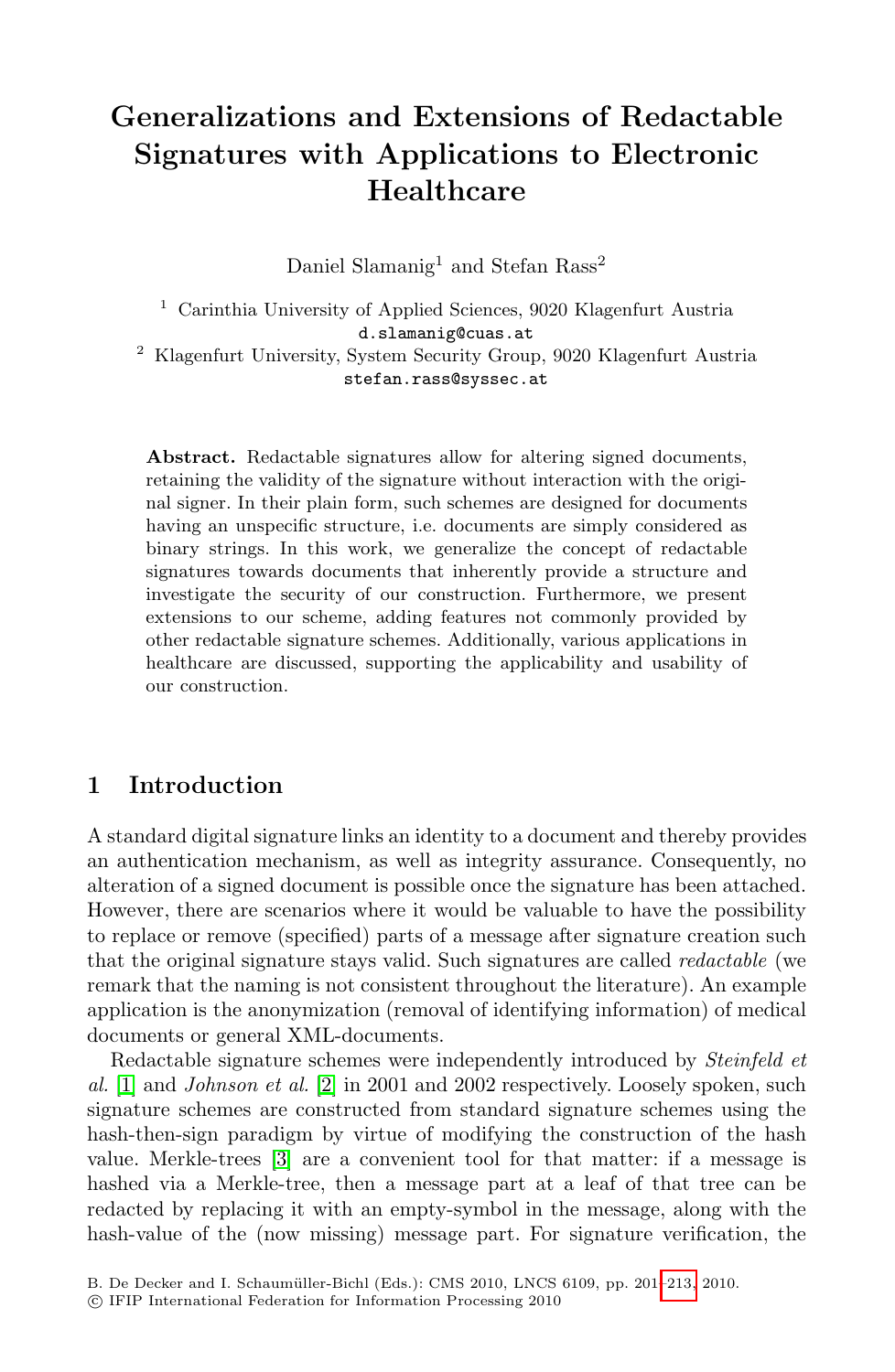remaining hash-tree can be constructed as usual, thus creating a signature with redaction capabilities. One such scheme is described in section 4.

**Contribution:** The contributions of this paper are manifold: while standard redactable signatures are applicable to documents providing no specific structure, i.e. which are simply interpreted as binary strings, and organized as leafs of binary trees, we generalize the whole concept towards documents providing an inherent structure. We present efficient constructions with provable security and present various extensions, adding valuable features to the given construction.

# **2 Applications in Electronic Healthcare**

Although there are several different applications of signature schemes supporting redaction, we will focus on their application in electronic healthcare (eHealth) here and thus briefly motivate the field and their potential benefits.

In recent years eHealth and ubiquitous healthcare have gained significant attention in the scientific community as well as among practitioners, since these concepts hold great potential to improve medical treatment processes. In order to guarantee an adequate quality of data, it is important that authenticity and integrity of involved data can be checked at any time. Hence, digital signatures seem to be an invaluable tool for that matter. Redacting parts of documents after signing while preserving the signature validity can be valuable, when information of a medical document needs to be removed (e.g. the document is anonymized). This spares the need to contact the original signer to re-create the signature and enables more time-efficient medical processes with guaranteed signature validity. More importantly, *source-authenticity* of the original data source is ensured.

**Achieving** k**-Anonymity:** Person related health data are in general very sensitive information and consequently must be protected appropriately. Especially, when using these data for secondary use, which includes medical research, clinical studies and second opinions, the protection of the privacy of patients is obligatory. Hence, it is necessary to prepare data such that the patients cannot be identified uniquely anymore, before passing it to another party for secondary use. This process of preparation focuses primarily on attributes that directly identify the patients and secondarily on attributes that indirectly identify the patients. Redactable signatures allow for removing certain identifying attributes in order to anonymize a document whilst retaining its authenticity. Suppose that a combination of non-identifying attributes uniquely identifies an individual (a study [4] from the year 2000 estimated that 63% of the population of the United States can be uniquely identified based only on gender, date of birth, and 5-digit zip code). Assume that upon removing a subset of those attributes (*suppression*), identification becomes ambiguous, meaning that these attributes can equally well be related to  $k$  different individuals. The same effect could be achieved by replacing the attribute values by more general ones (such as telling only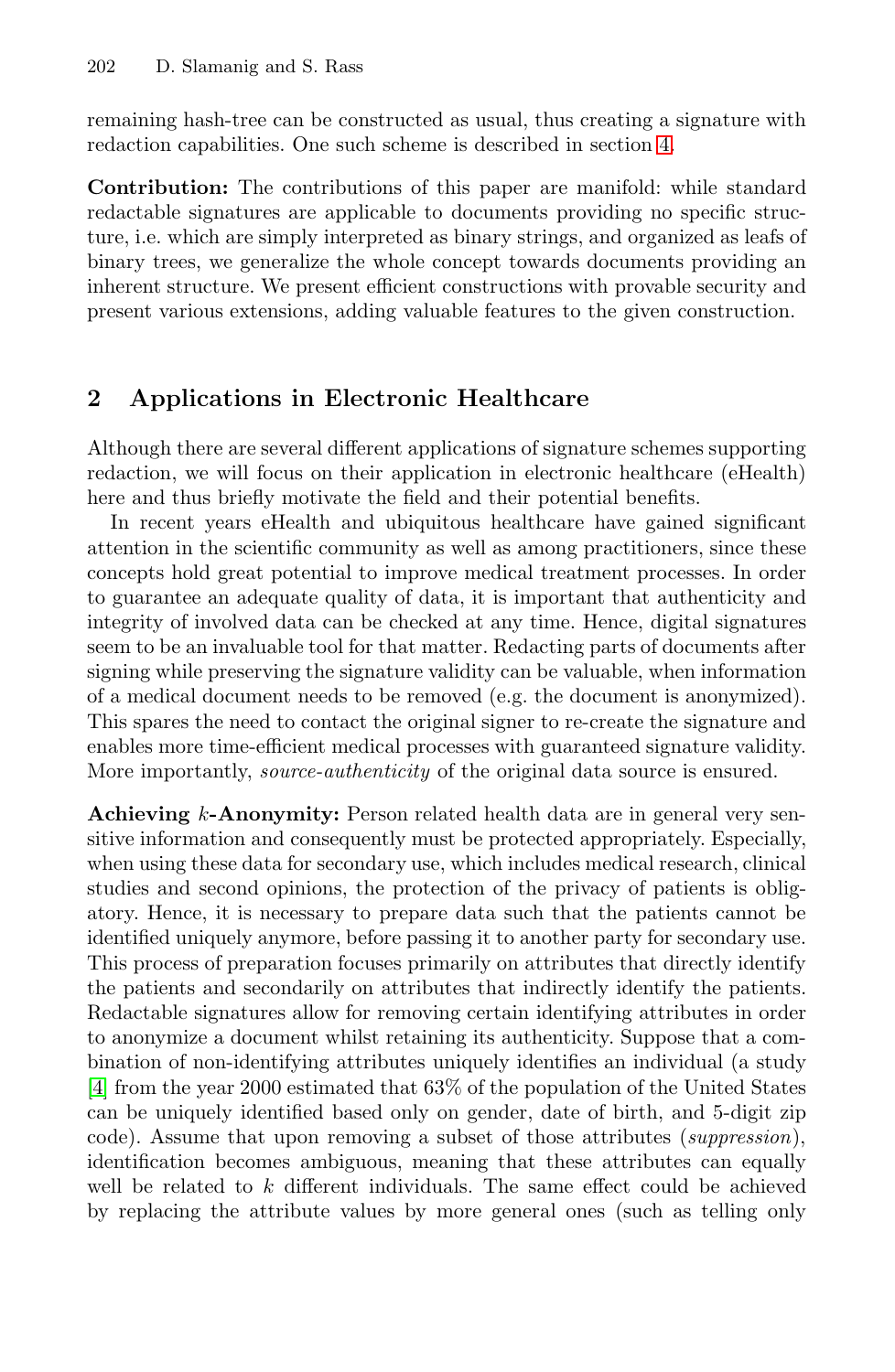the first 2 digits of a ZIP-code for instance) This process is called *generalization* (see [5] for details). Either way, we get k*-anonymity* of the individual, as introduced in [6,7]. Removing or replacing attributes to achieve k-anonymity is a natural application of redactable signatures. We revisit this in section 6.

**Privacy Preserving and Unbiased Second Opinions:** Redacting certain parts of an authentic (signed) medical document may as well be desirable if second opinions for some m[ed](#page-9-2)[ic](#page-9-3)al problem are sought. Either a medical expert or the patient could call for anonymity of the patient (privacy), or could redact certain parts of the medical document to make sure that the other expert remains unbiased by otherwise visible information, e.g. the diagnosis, while having authentic access to relevant information, e.g. anamnesis, lab-results, etc.

## **3 Related Work**

**Signature Schemes:** Sanitizable signatures [8,9] permit a designated party (*sanitizer*) to remove or replace desginated parts of a document. The signer can exactly mark parts as (not) redactable. However, the signer cannot specify how this redaction may look like, i.e. the redactor can replace a redactable part with an arbitrary string. The redaction capability is achieved by computing [cha](#page-9-4)meleon hashes (trapdoor commitments) for all the parts of a message that can be redacted. Only the sanitizer, in possession of the trapdoor information, is able to comp[ut](#page-9-5)e collisions for the chameleon hashes and hence can change the respective parts of the message arbitrarily. Nevertheless, for a verifier it is not noticeable whether the original message has been modified. The concept of sanitizable signatures was further extended to trapdoor sanitizable signatures in [10], which allow to give the power of sanitization to possibly several entities. Recently, there have also been proposed some extensions that restrict the choice of replaced strings [11], which seems to be very important and is also discussed in this paper in the context of redactable signatures.

In content extraction signatures [1], which, besides other constructions, use a hash-tree based scheme similar to redactable signatures, everybody can remove substrings. Furthermore, the parts that can be removed can be specified by means of a policy named content extraction [acc](#page-10-0)ess structure. This policy, which specifies the set of indices of redactable document parts, is signed along with the message and needs to be evaluated by the signature verification algorithm. If any redaction has taken place that is not specified in the policy, the signature validation algorithm rejects the signature.

A straightforward approach to redactable signatures is by splitting the document into pieces, each of which is signed separately. This makes removing a part simple but computationally expensive and not very flexible. An efficient construction is possible by using the pairing-based signature of [12], which saves bandwidth by aggregating all single signatures into one signature. However, all signatures corresponding to message parts that can be redacted need to be available to the redactor in addition. Using this construction, it is possible to remove blocks from the document and to remove the corresponding signatures from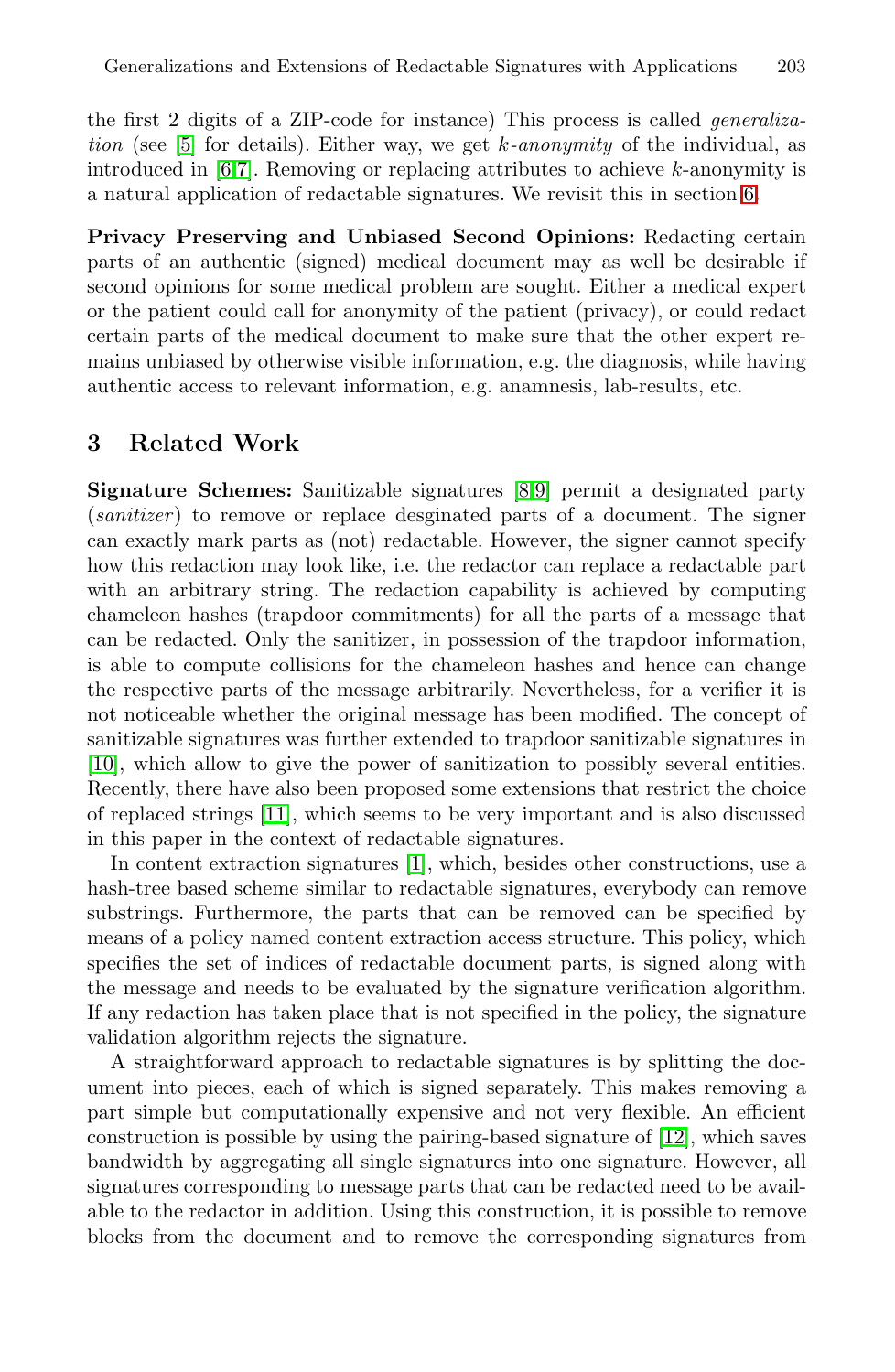the aggregated signature without the verifier being able to realize whether the message has been redacted or not (invisible redaction) [13]. This concept was [re](#page-10-1)cently extended to also provide non-invisi[bl](#page-9-0)e redaction [14], which can also be achieved for the aforementioned construction by including indexes into the single messag[e p](#page-9-5)arts. Another scheme, [bas](#page-10-2)ed on aggregating single signatures usin[g](#page-9-0) batch RSA signatures, was introduced in [1] (prior to the aforementioned [s](#page-10-3)chemes). Although, their scheme also requires a number of RSA signatures that is linear in the number of message blocks, once a redaction has taken place, solely a single RSA signature (as the product of single signatures) needs to be transmitted to the ver[ifie](#page-9-3)r.

Furthermore, [15] have recently extended the approach of [2], such that a signer can specify which parts of a document are allowed to be redacted. Their approach is similar to t[he o](#page-10-4)ne of [1]. Another approach by [16] extends the treebased construction of [2] such that the length of the redacted strings can be hidden. Finally, [17] have proposed a redactable signature scheme that does not rely on random oracles and is provably secure in the standard model.

<span id="page-3-0"></span>**Medical Applications:** *Ateniese et al.* [9] ment[ion](#page-10-1) alongside that sanitizable signatures can accommodate different level of data de-identification, supporting the "minimum necessary" disclosure standard of HIPAA Privacy Rule, but do not consider further details. The authors of [18] have recently proposed a concept to apply redactable signatures in context of Personal Health Records (PHRs) to realize minimum disclosure of personal information and to achieve cryptographic enforcement of dependencies between parts containing personal information. Another recent work developed independently from ours by *Haber et al.* [15] can be considered as closest to the ideas presented in this paper. They present redactable signatures that can be used for pseudonymization and de-identification of data, although they mainly focus on relational, i.e. 2-dimensional, data tables. In contrast, our work focuses on applying the aforementioned and additional mechanisms on structured documents.

### **4 Redactable Signatures**

As mentioned in the i[ntro](#page-10-5)duction, redactable signatures permit removing parts of a signed document whilst retaining the validity of the signature. Technically, this amounts to an efficient update of the signa[tu](#page-9-0)re that requires no interaction with the original signer. Our proposed scheme will build upon the scheme of *Johnson et al.* [2], which we will briefly describe. We assume the reader to be familiar with the concept of a (binary) Merkle-tree, as this is used extensively in the following. The second core ingredient for our construction are pseudorandom generators (PRGs) based on GGM-trees [19].

**Johnson-Molnar-Song-Wagner Redactable Signature Scheme:** To construct a redactable signature for a document  $D$ , the authors of  $[2]$  divide the document into  $N = \left\lceil \frac{|D|}{n} \right\rceil$  blocks of size n, so that  $D = D[1], \ldots, D[N]$ . Next,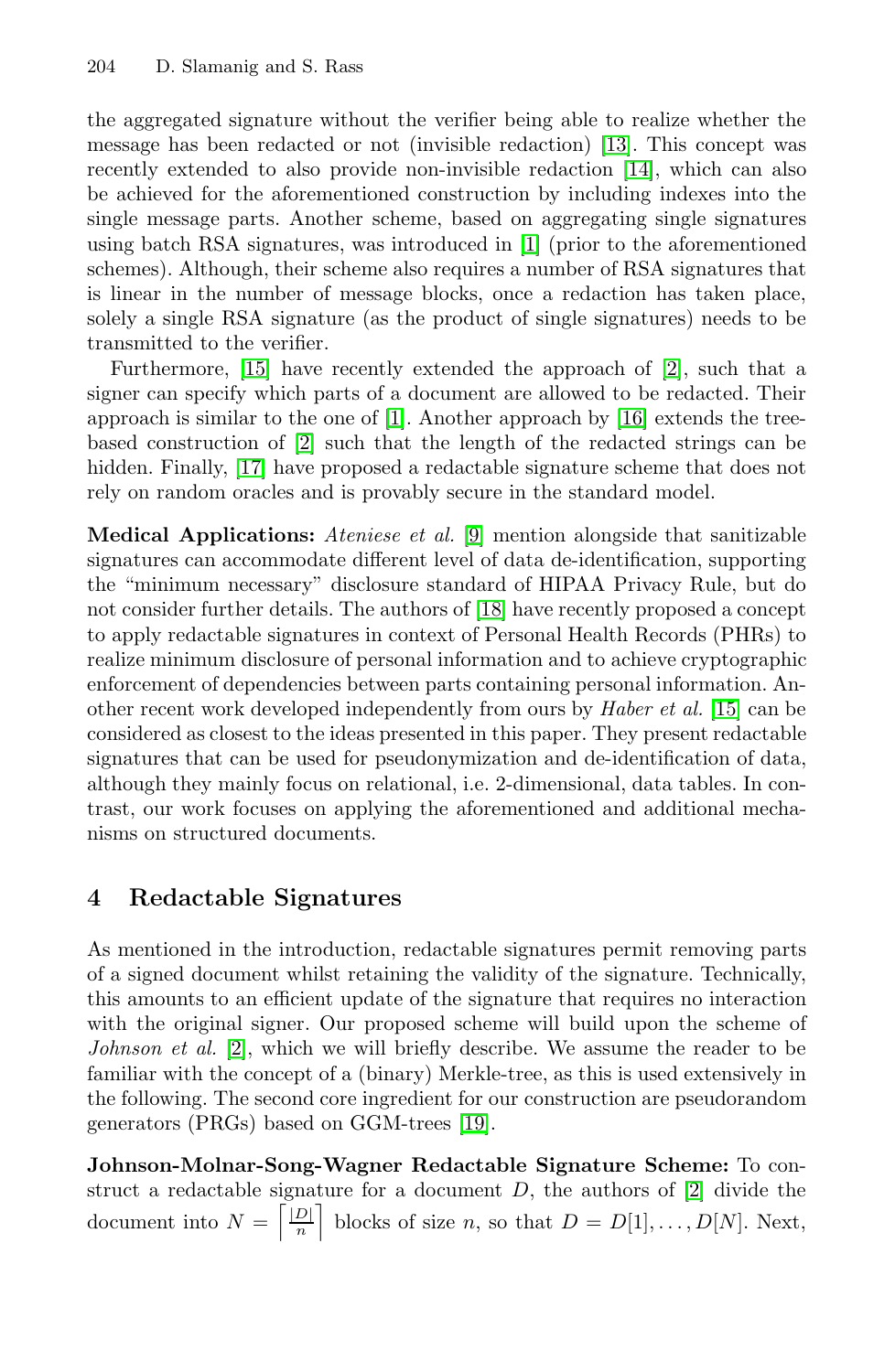they build a complete binary tree with  $N$  leafs, having the message blocks assigned to them in the correct order. Consequently, one is able to build the hash of the root node  $h_R$  of the tree by hashing up the tree from the bottom (i.e. simply construct a Merkle-tree) and sign  $h_R$  by using a conventional signature scheme, i.e. set  $\sigma = S_{SK}(h_R)$ .

<span id="page-4-0"></span>To remove the  $i$ -th block, which can be seen as a replacement with the empty symbol  $\bot$ , one may pass the document  $D' = D[1], \ldots, D[i-1], \bot, D[i+$  $1, \ldots, D[N]$  to a verifier, along with the hash value  $h_{D[i]} = H(D[i])$  of the removed message block (leaf)  $D[i]$ . The missing message block causes no problem in reconstructing the Merkle-tree, because its hash-value is still available. The [u](#page-4-0)pdated signature is simply  $\sigma' = (\sigma, h_{D[i]})$ , where  $\sigma$  is the original signature. One problem instantly arises if the block size is too small to prevent brute-force determination of the missing part  $D[i]$ . Therefore, a GGM-tree with its shape identical to the Merkle-tree is used to generate randomizers that are attached to each intermediate value (or message block) prior to hashing it. Technically, one generates a randomizer  $r_{v_i}$  for every node  $v_i$  of the tree by means of a GGM-tree, starting with a randomly chosen seed  $r_{vR}$  at the root node  $v_R$ . Instead of solely hashing the values (message parts denoted as  $x$ ), as within the Merkle-tree, the subsequent rules (1) are applied.

$$
\phi(p) = \begin{cases} H(\phi(c_l) || \phi(c_r)) & \text{if } p \text{ has two children,} \\ H(\phi(c_l)) & \text{if } p \text{ has one child,} \\ H(r_p || x) & \text{if } p \text{ is a leaf.} \end{cases}
$$
(1)

Intuitively, the values of the leafs are hashed along with a randomizer, which allows to hide the values of removed parts of the document. Technically, this can also be seen as a commitment to a message part, such that the commitment hides the message part as long as the randomizer is unknown, i.e. the hiding of redacted message parts is based on the hiding property of the used commitment scheme. It must be mentioned, that one may also use other commitment schemes. However, commitments based on hash functions [20] are usually much more efficient.

In order to be able to build the Merkle-tree to verify the signature for document D, besides the standard signature, the updated signature needs to additionally include the seed of the GGM-tree, i.e.  $\sigma_{RS} = (\sigma, r_{v_R})$ . The signature verification is straightforward by constructing the GGM-tree by means of the seed  $r_{v_R}$ , building the Merkle-tree from the document and verifying the standard signature  $\sigma$  of the hash of the root node. In order to redact block i from  $D$ , one deletes the block from  $D$  as already mentioned above and updates the signature to be  $\sigma'_{RS} = (\sigma, h_{D[i]}, \mathcal{A}_{v_{D[i]}})$  and additionally includes the indices of the redacted parts (which is omitted here). Thereby, the signature contains the randomized hash of the leaf, which does not reveal any information on the removed part and the authentication path  $\mathcal{A}_{v_{D[i]}}$  that contains the set of randomizers, which is necessary to reconstruct the remaining part of the GGM-tree. But, the computation of the randomizer  $r_{v_{D[i]}}$  for the removed part  $D[i]$  is impossible, as long as the used PRG is secure. For notational convenience, we will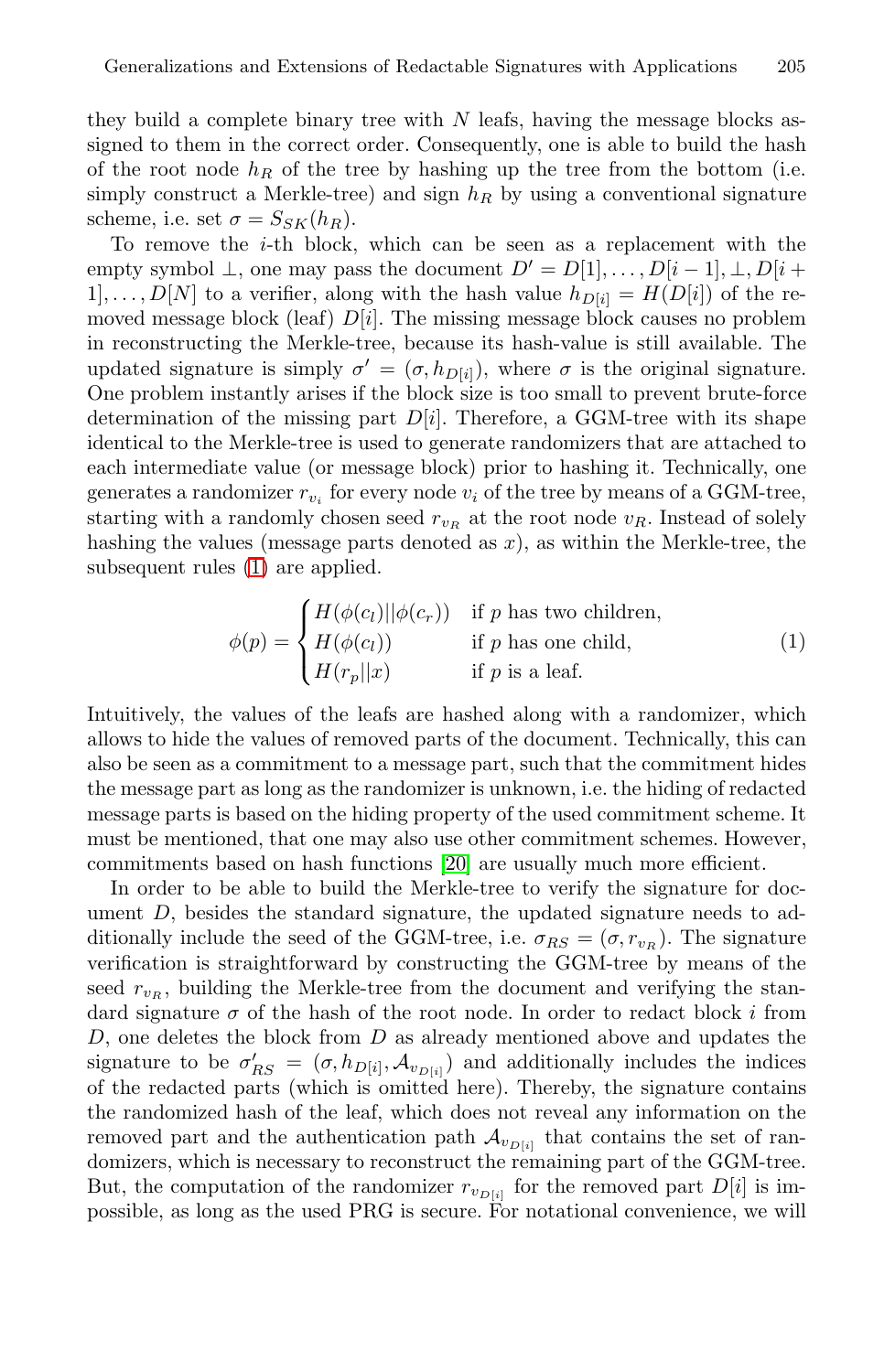subs[eq](#page-9-0)uently denote the set of hash values (commitments) that result from redacted document parts as C and the set of randomizers (in the respective [au](#page-8-0)thentication paths) as  $R$ . In the example discussed before, our updated signature will be  $\sigma'_{RS} = (\sigma, C, R)$ , where  $C = \{h_{D[i]}\}\$  and  $R = \mathcal{A}_{v_{D[i]}}$ .

### **5 Generalized Redactable Signatures**

Redactable signatures [2] organize the content of an (unstructured) document as leafs of a complete binary tree. For XML documents, however, one can beneficially (cf. section 6) exploit the XML-induced N-ary tree structure to avoid cumbersome assignments to a binary [tre](#page-6-0)e *not* resembling the natural structure of the document. For instance, one can construct subtrees from the respective XML-attributes and values.

#### **5.1 Construction**

Generalized redactable signatures are obtained by replacing the binary tree construction with a general tree construction. While a Merkle-tree can be defined using general trees rather than binary trees (see equation  $(2)$ ), the generalization is less obvious for t[he](#page-10-5) GGM-tree. This one, in particular the proof of security regarding the outputs, hinges on the binary tree construction.

Our construction that enjoys provable security (since the security is implied by the standard GGM-tree construction) can be described as follows: Suppose we have a tree T, and let v denote an inner node with label  $r_v$  and  $N > 2$ children. For every child c, we seek to derive a randomizer r*<sup>c</sup>* (to be used in equation (2)) from v's label  $r_v$ , such that the children's labels (randomizer) do not provide a[ny](#page-3-0) information about each other. For the leaves of a (binary) GGM-tree, this has been proven (see [19]). The idea is to simply construct an auxiliary GGM-tree with root  $v$ , and (at least)  $N$  leafs resembling the children of  $v$ . The so-constructed randomizers  $r$  for the children of  $v$  will enjoy the desired properties, because the leafs of GGM-trees do. Such an auxiliary GGM-tree can be constructed for each inner node of the (general) tree  $T$ . The arising additional costs [can](#page-6-0) be considered negligible, since many standard GGM-tree implementations are extremely efficient.

Taking the construction in section 4 as a template, we will devise our scheme for generalized redactable signatures on arbitrary doc[ume](#page-10-6)nts D being represented as an N-ary tree. Thereby, we assume that we have already applied a transformation to a document  $D$  and for simplicity we will denote a document and its parts as  $D = D[1], \ldots, D[n]$ , whereas we assume that this is a representation of a N-ary tree. The assignment  $\phi$  for the labels of the nodes of the modified Merkle-tree is adapted to  $(2)$ , with randomizers  $r_p$  created using the generalized GGM-tree construction outlined above. Note, that now also inner nodes hold parts of messages (denoted as x). Note that  $C(m,r)$  represents a commitment to message m using randomizer r, e.g. using hash functions [20].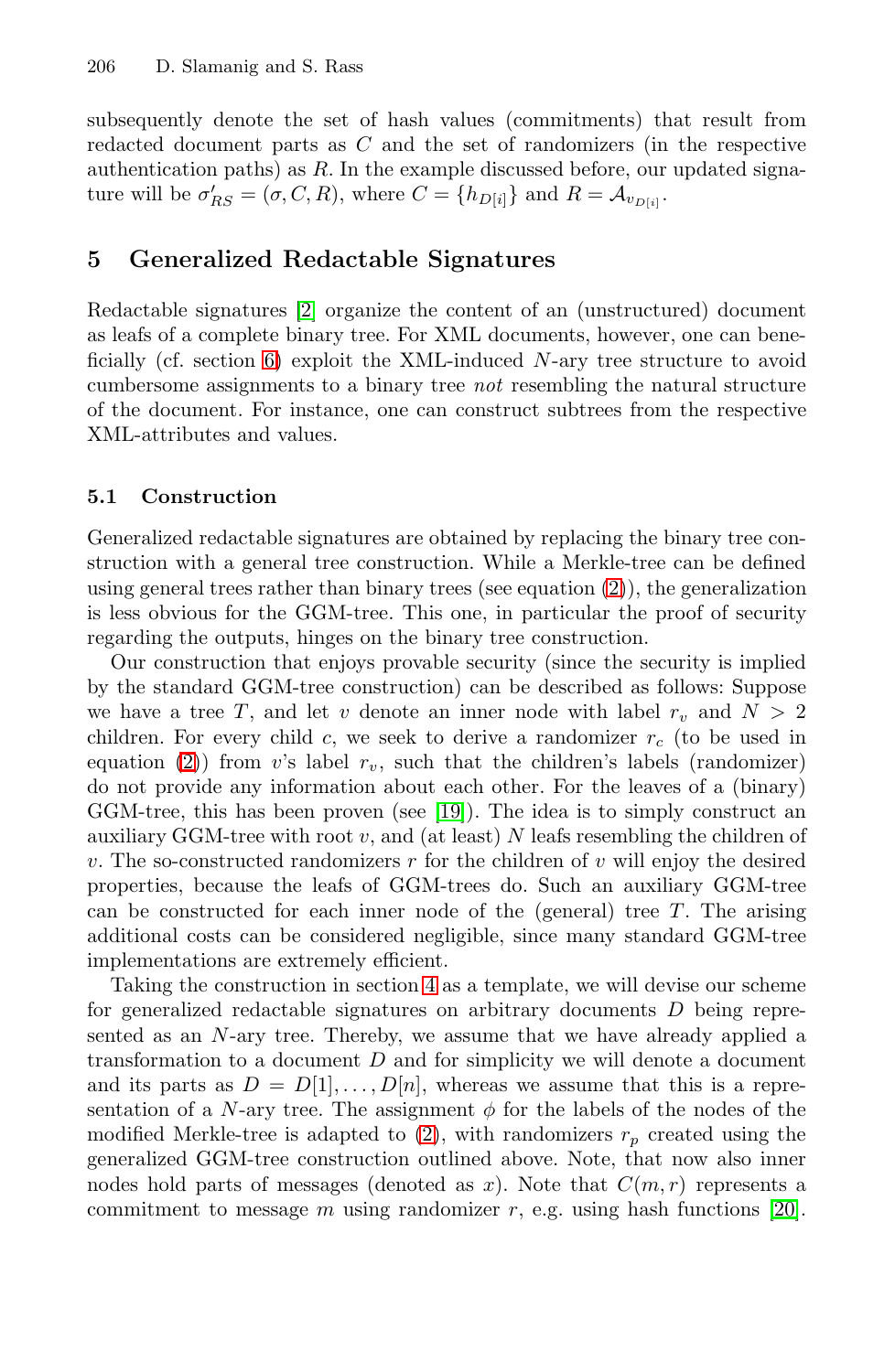<span id="page-6-0"></span>
$$
\phi(p) = \begin{cases} H(x||\phi(c_0)||\dots||\phi(c_k)) & \text{if } p = \text{root and has } k+1 \text{ children,} \\ C((x, \phi(c_0), \dots, \phi(c_k)), r_p) & \text{if } p \neq \text{root and has } k+1 \text{ children,} \\ C(x, r_p) & \text{if } p \text{ is a leaf.} \end{cases}
$$
(2)

<span id="page-6-1"></span>Basically, the computation of the commitments of leave nodes is identical to the Merkle-tree construction and the remaining computations are adapted to N-ary trees. A generalized redactable signature consists of the signed root value  $\phi(p)$  where p is root and the seed  $r_{vR}$  of the root node. More precisely, the signature  $\sigma' = (\sigma, C, R)$ , where  $\sigma$  is the signature for  $\phi(p)$ ,  $C = \emptyset$  and  $R =$  ${r_{v_R}}$ . When redacting a message part, we preceded as in section 4 and if the redacted node is [a](#page-9-0)[n in](#page-10-1)ner node, the randomizers of all child nodes need to be included.

#### **5.2 Security of Generalized Redactable Signatures**

Essentially, the security of generalized redactable signatures has to satisfy two properties, namely *unforgeability* and *hiding*. Hiding refers to the adversary's inability to reconstruct redacted parts of the document. Unforgeability is more involved and requires some definitions [2,15]: given a document  $D = D[1], \ldots, D[n]$ composed of n blocks, a redacted document is  $D' = D'[1], \ldots, D'[n]$  with  $D'[i] \in$  ${D[i], \perp}$  for all  $i = 1, 2, \ldots, n$ . The more blocks are redacted, the less related the document becomes to its original parent. This is formally modeled through a partial order relation:

**Definition 1.** Let  $D = D[1], \ldots, D[n]$  and  $D' = D'[1], \ldots, D'[n]$  be two (possi*bly)* redacted versions of a document **D**. We define a partial order  $\prec$  on redacted *documents such that*  $D \prec D'$  *holds [if](#page-10-7) and only if the following properties are satisfied for all*  $1 \leq i \leq n$ *:* 

*1.* if  $D[i] \neq \bot$ , then  $D'[i] \neq \bot$ . 2. if  $D[i] = \perp$ , then either  $D'[i] = D[i]$  or  $D'[i] = \perp$ .

Roughly speaking, unforgeability prevents the adversary from finding a signature for a document D such that  $D' \prec D$  for a given and signed document D'. In contrast to security definitions of standard signature schemes [21], we are not focusing on existential unforgeability against chosen message attacks (eUF-CMA). Recall that in the game based proof for eUF-CMA security, an adversary can issue signature queries for adaptively chosen messages of his choice, and finally needs to output a valid signature for a message that has not been issued to the sign oracle during the game. But we will base the security on a game capturing the aforementioned unforgeability and hiding properties at the same time and furthermore relate the signature forgery to a redacted document of the adversary's choice. Nevertheless, is should be noted that we require the standard signature scheme used to sign the root of the modified Merkle-tree to provide eUF-CMA security. Thereby, our game is based on the security model of [15]. Basically, an adversary who manages to win this game with non-negligible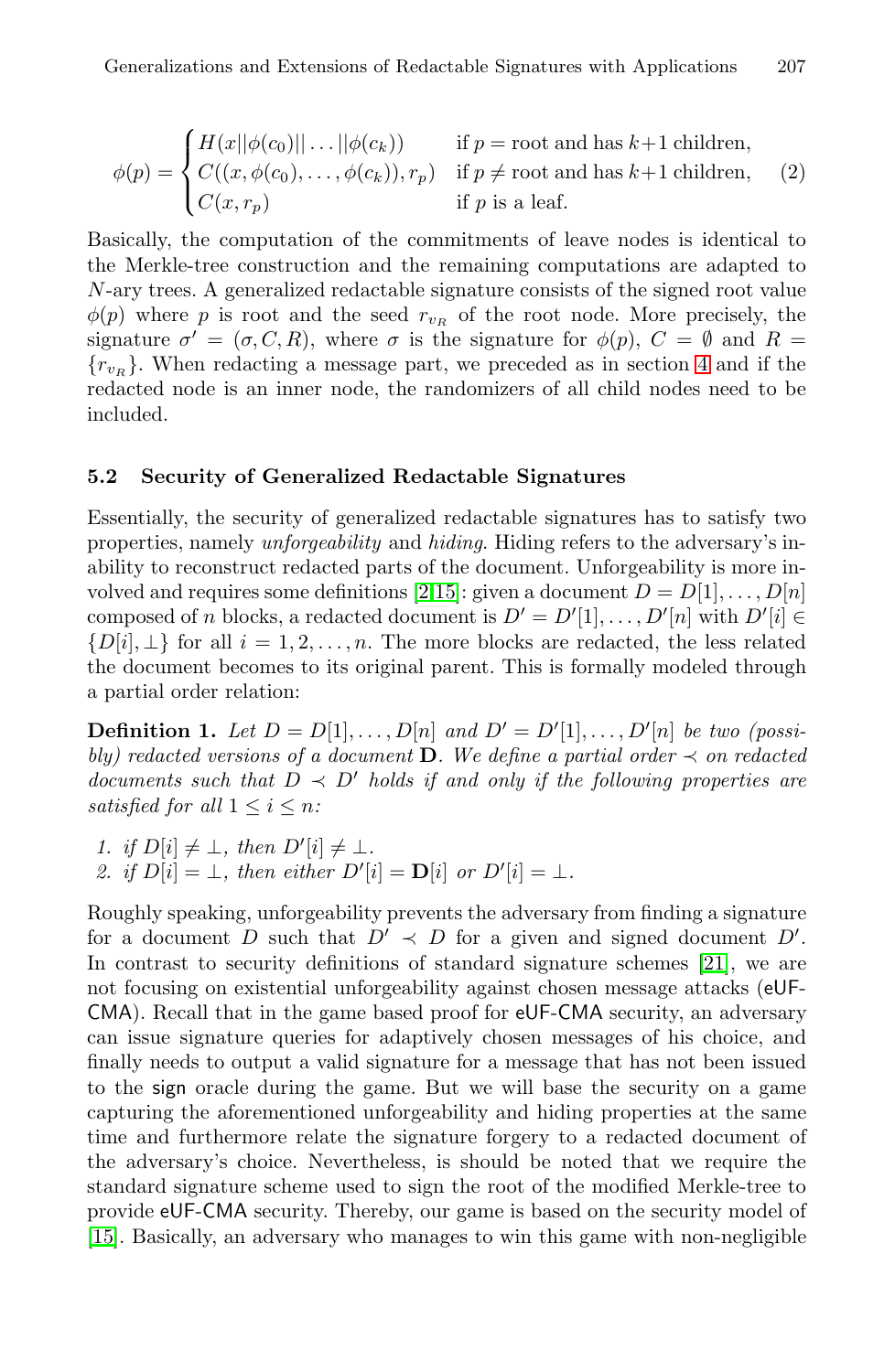<span id="page-7-0"></span>probability, will be able to breach the security of some of the used cryptographic primitives with non-negligible probability. Our definition of secure generalized redactable signature schemes follows the same ideas and is as well based on a game in the aforementioned sense.

**Definition 2.** *A generalized redactable signature scheme is said to be secure, if no probabilistic polynomial-time adversary has a non-negligible advantage against the challenger in game 5.2.*

**Game 5.2.** The following oracles are available to the adversary:

- 1. commit: A commit query is defined as issuing a document  $D$  to the oracle, which chooses a random seed  $r_{v_R}$ , derives randomizers for all nodes of the  $N$ -ary tree (assume that the tree has n nodes), computes the commitments  $h_{v_i}$ ,  $1 \leq i \leq n$ , for all nodes and returns the tuple  $(r_1,\ldots,r_n,h_{v_1},\ldots,h_{v_n})$ .
- 2. sign: A sign query is defined as issuing the hash value of the root node  $h_{vR}$ to the oracle, which uses the private-key  $SK$  of a eUF-CMA secure digital signature scheme, computes a signature  $\sigma = S_{SK}(h_{v_R})$  and returns  $\sigma$ .
- 3. redact: A redact query is defined as issuing a generalized redactable signature  $\sigma_{GRS}$ , a document D and a set of indices (which defines the document parts to be redacted) to the oracle, which computes the redaction and returns the redacted document  $D'$  along with an adapted generalized redactable signature  $\sigma'_{GRS}$ .

The adversary plays the following game for breaking the signature scheme:

Setup: The challenger takes a security parameter, chooses a secure digital signature scheme, generates a key-pair  $(SK, PK)$  for this scheme, chooses a cryptographic hash function  $H$  as well as a commitment scheme  $C$  for the tree computation and chooses a PRG G to generate the randomizers, gives  $(PK, H, C, G)$ and the signature scheme description to the adversary and keeps SK secret.

Phase 1: The adversary issues queries  $q_1, \ldots, q_m$ , where  $q_i \in \{\text{commit}, \text{sign}, \text{redact}\}\$ and these queries may be asked adaptively, that is, each query  $q_i$  may depend on the replies to  $q_1, \ldots, q_{i-1}$ .

Challenge: The adversary may want to attack the hiding property (figure out redacted parts of the document) by providing two documents  $D_0$  and  $D_1$  of equal length along with a list of parts to be redacted to the challenger, which differ in exactly one document part, i.e. for exactly one i it holds that  $D_0[i] \neq D_1[i]$ . The challenger chooses a random bit b, produces a generalized redactable signature for  $D<sub>b</sub>$  and redacts the document (the *i*'th document part must be redacted).

<u>Phase 2</u>: The adversary issues additional queries  $q_{m+1}, \ldots, q_n$  where query  $q_i \in$ {commit, sign, redact} and these queries may be asked adaptively. Thereby, the adversary is not allowed to ask any sign or redact queries for any  $D_b \prec D$ .

Guess: The adversary outputs a guess for either attacking the hiding or the unforgeability property.

Hiding: The adversary outputs a bit b' and wins the game if  $b = b'$  holds. The adversary's advantage is defined as  $|Pr[b = b'] - \frac{1}{2}|$ .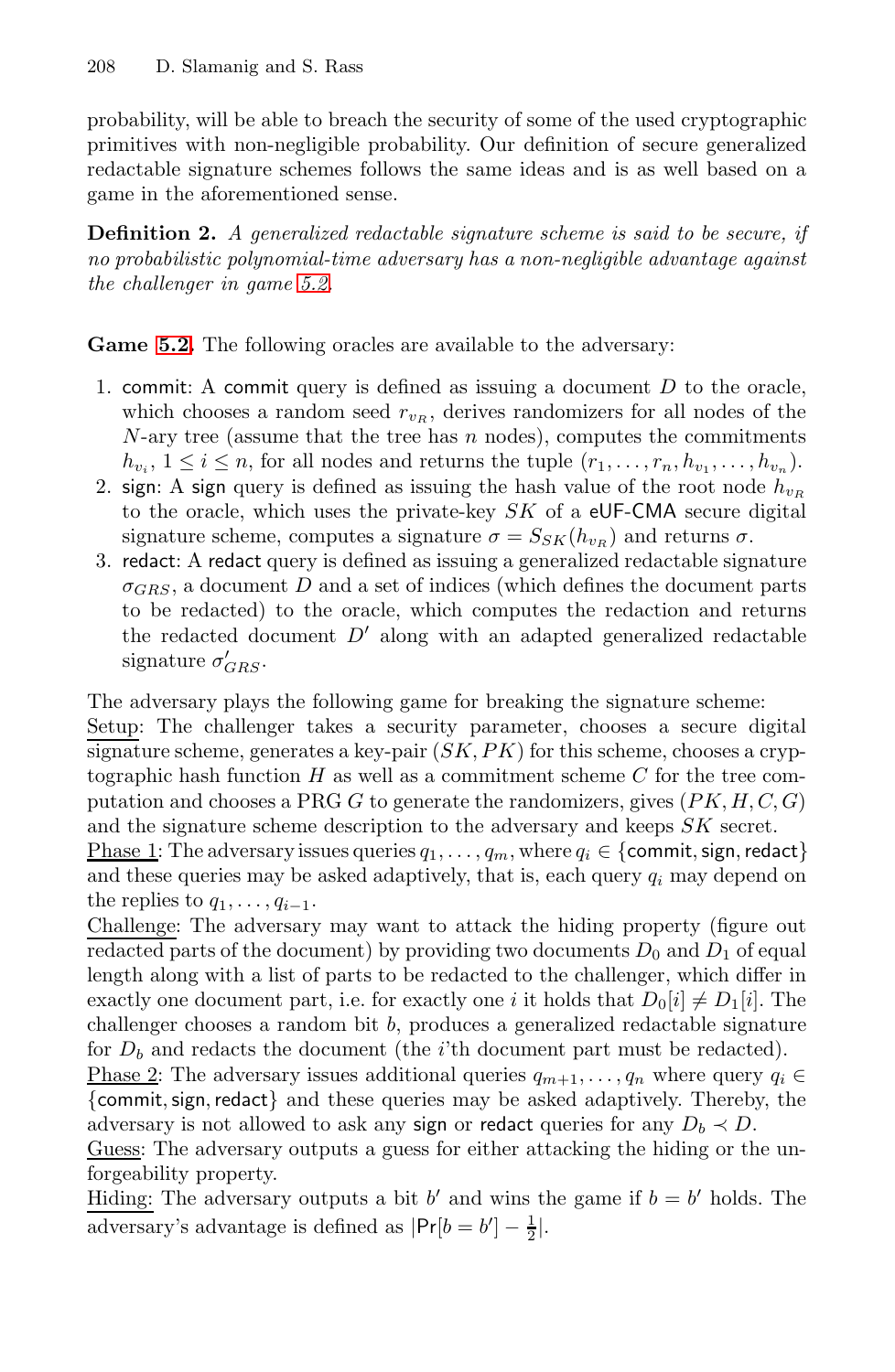<span id="page-8-1"></span><span id="page-8-0"></span>Unforgeability: The adversary outputs a generalized redactable signature  $\sigma'$  =  $(\sigma, C, R)$  for a document D, whereas no sign or redact query has been issued to any document  $D'$  such that  $D \prec D'$  or  $D_b \prec D'$ . The adversary's advantage is defined as the probability that the verification of the signature succeeds when the two aforementioned conditions hold.

**Theorem 1 (Proof Appears in Appendix A).** *If the signature schemes provides eUF-CMA security,* H *is a collision-resistant cryptographic hash function,* C *a secure commitment scheme and* G *a secure PRG, then the generalized redactable signature scheme is a secure one.*

### **6 Extensions to Generalized Redactable Signatures**

In this section we present extensions to realize *controlled replacement* and *finegrained redaction*. Redactable signatures in the sense above allow for "deleting" parts of the document by replacing them with the empty [sym](#page-10-9)bol ⊥. However, it [m](#page-10-10)ight be interesting for the signer to specify a set of permitted replacements for certain parts of the document. An authentic (signed) questionnaire would be an example of such a scenario. Sanitizable signatures permit replacements of *designated* parts by *designated* redactors, who are free to substitute any string they like. Recently, [11] introduced *controlled* replacements. These limit the redactors substitution options to a set  $S$  that can be specified by the verifier. The idea is to replace the empty symbol  $\perp$  by an element  $x \in S$  along with a compact representation of the set S of permissible substitutions. Bloom-Filters [22] or accumulators [23] are appropriate for that matter. Testing for a given substitution is easy by querying the Bloom-Filter or the accumulator (notice that a small probability for getting a false-positive answer is inevitable in case of Bloom-filters). Both approaches are deterministic and as such allow for bruteforce identification of the set  $S$ , if it is sufficiently small.

We sketch two remedies for this drawback: *randomized accumulators* and *generalization hierarchies*. The secure RSA-based accumulator, specified in [16], employs hash-functions. Replacing those hash-values by message-authentication codes with secret random keys, creates a *randomized accumulator* from a standard (deterministic) accumulator. Simply replace the hash-function  $H(s)$  by a randomized commitment for s based on hash functions, i.e. by  $H(s, r<sub>s</sub>)$ , where r*<sup>s</sup>* is a randomizer that is *specific* for s. Providing this randomizer in addition permits querying whether s is contained in the accumulator, but prevents bruteforce searching for other elements s', because their specific randomizers (keys)  $r_{s'}$  remain unknown. A randomizer  $r_s$  for s can be derived using GGM-trees.

*Generalization hierarchies* are particularly suited for k-anonymity and generalization sets. As an example, consider an attribute  $\text{ZIP}= 22047$  and its associated generalization set  $S = \{22047, 2204*, 220*, 22*, *\}$ . The ZIP-code shall only be replacable by elements of S. Simply change this block into the root of a subtree with leafs being the members of S. For the example, the child nodes would have labels 22, 0, 4 and 7. Redactions work in the obvious way.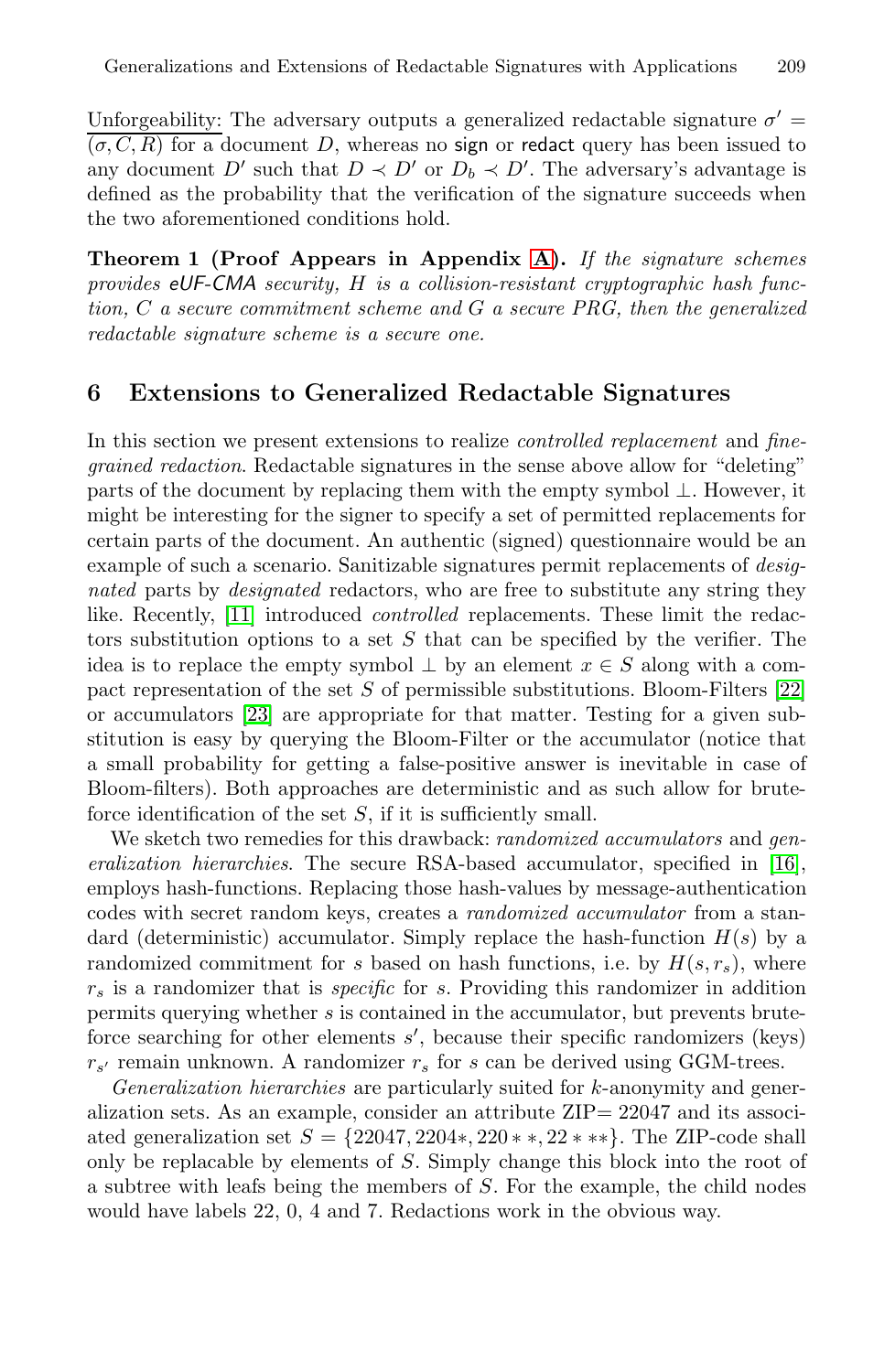# **7 Conclusion**

In this paper we have presented a generalization of redactable signature schemes and several extensions. In contrast to standard redactable signatures, our scheme takes advantage of the inherent structure of structured documents like XMLdocuments. This is on the one hand a more natural way to access this problem and on the other hand beneficial for extensions like generalization hierarchies. Furthermore, the generalization induces only little additional computational overhead, which we attempt to confirm upon implementations. We believe that this concept is a valuable tool in the context of electronic healthcare, since it combines redaction capability with verification of the authenticity of remaining data while improving the efficiency of medical treatment processes. Future research includes further development of the proposed extensions, along with respective implementations (including an analysis of how much the XML structure affects the scheme's efficiency). A performance study to evaluate the quantitative benefit in terms of storage space and computational effort is part of ongoing work.

# **References**

- <span id="page-9-5"></span>1. Steinfeld, R., Bull, L., Zheng, Y.: Content Extraction Signatures. In: Kim, K.-c. (ed.) ICISC 2001. LNCS, vol. 2288, pp. 285–304. Springer, Heidelberg (2002)
- <span id="page-9-0"></span>2. Johnson, R., Molnar, D., Song, D., Wagner, D.: Homomorphic Signature Schemes. In: Preneel, B. (ed.) CT-RSA 2002. LNCS, vol. 2271, pp. 244–262. Springer, Heidelberg (2002)
- <span id="page-9-1"></span>3. Merkle, R.C.: A Certified Digital Signature. In: Brassard, G. (ed.) CRYPTO 1989. LNCS, vol. 435, pp. 218–238. Springer, Heidelberg (1990)
- 4. Golle, P.: Revisiting the Uniqueness of Simple Demographics in the US Population. In: WPES 2006, pp. 77–80. ACM, New York (2006)
- 5. Ciriani, V., di Vimercati, S.D.C., Foresti, S., Samarati, P.: Theory of Privacy and Anonymity. In: Algorithms and Theory of Computation Handbook. CRC Press, Boca Raton (2009)
- 6. Samarati, P.: Protecting Respondents' Identities in Microdata Release. IEEE Trans. Knowl. Data Eng. 13(6), 1010–1027 (2001)
- 7. Sweeney, L.: *k*-Anonymity: a Model for Protecting Privacy. Int. J. Uncertain. Fuzziness Knowl.-Based Syst. 10(5), 557–570 (2002)
- <span id="page-9-2"></span>8. Brzuska, C., Fischlin, M., Freudenreich, T., Lehmann, A., Page, M., Schelbert, J., Schroeder, D., Volk, F.: Security of Sanitizable Signatures Revisited. In: Jarecki, S., Tsudik, G. (eds.) PKC 2009. LNCS, vol. 5443. Springer, Heidelberg (2009)
- <span id="page-9-3"></span>9. Ateniese, G., Chou, D.H., de Medeiros, B., Tsudik, G.: Sanitizable signatures. In: di Vimercati, S.d.C., Syverson, P.F., Gollmann, D. (eds.) ESORICS 2005. LNCS, vol. 3679, pp. 159–177. Springer, Heidelberg (2005)
- 10. Canard, S., Laguillaumie, F., Milhau, M.: Trapdoor Sanitizable Signatures and Their Application to Content Protection. In: Bellovin, S.M., Gennaro, R., Keromytis, A.D., Yung, M. (eds.) ACNS 2008. LNCS, vol. 5037, pp. 258–276. Springer, Heidelberg (2008)
- <span id="page-9-4"></span>11. Klonowski, M., Lauks, A.: Extended Sanitizable Signatures. In: Rhee, M.S., Lee, B. (eds.) ICISC 2006. LNCS, vol. 4296, pp. 343–355. Springer, Heidelberg (2006)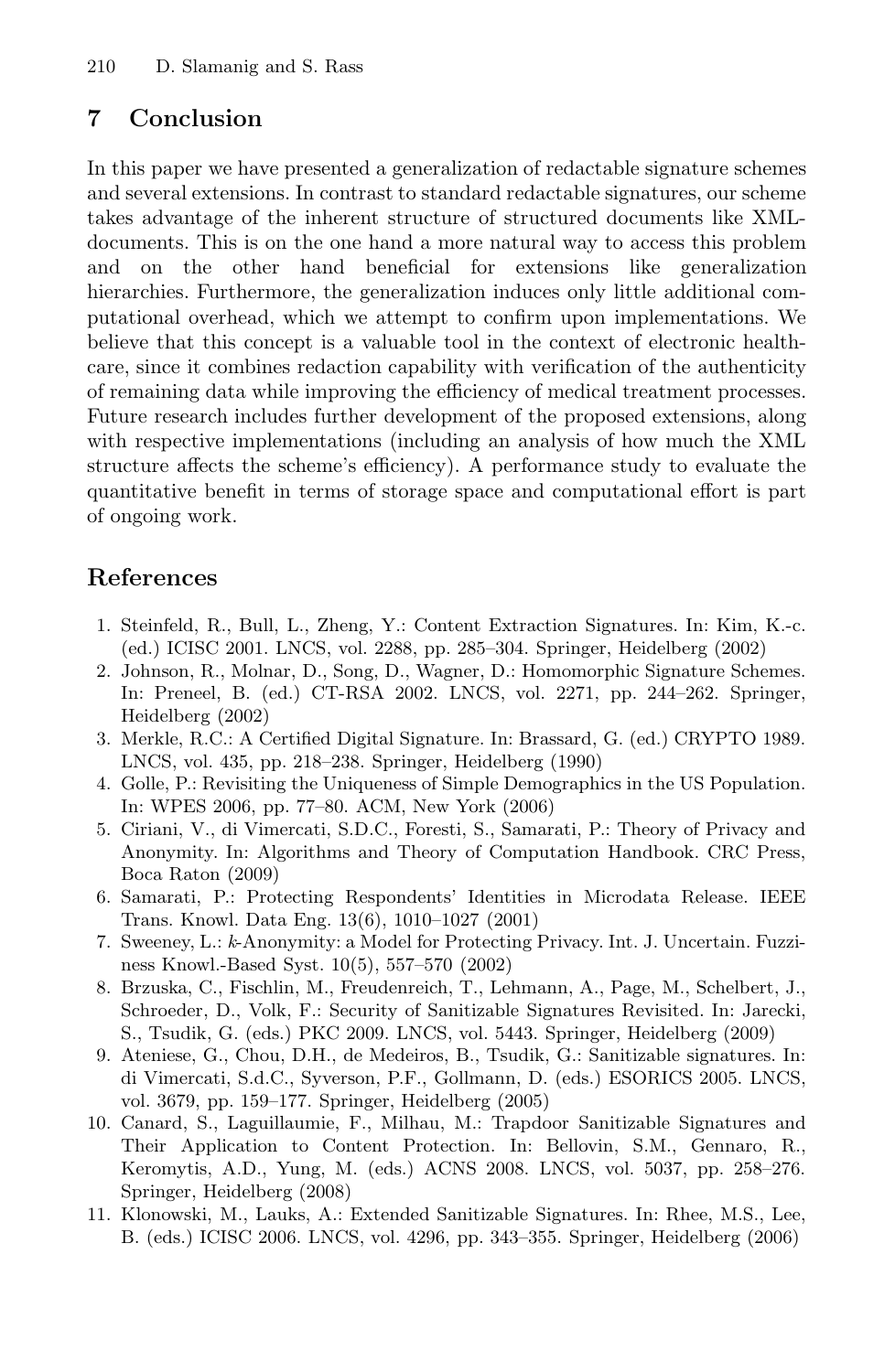- <span id="page-10-1"></span><span id="page-10-0"></span>12. Boneh, D., Gentry, C., Lynn, B., Shacham, H.: Aggregate and Verifiably Encrypted Signatures from Bilinear Maps. In: Biham, E. (ed.) EUROCRYPT 2003. LNCS, vol. 2656, pp. 416–432. Springer, Heidelberg (2003)
- 13. Miyazaki, K., Hanaoka, G., Imai, H.: Digitally Signed Document Sanitizing Scheme Based on Bilinear Maps. In: Proc. of the 2006 ACM Symp. on Information, Computer and Communications Security, ASIACCS 2006, pp. 343–354. ACM, New York (2006)
- <span id="page-10-2"></span>14. Izu, T., Kunihiro, N., Ohta, K., Sano, M., Takenaka, M.: Yet Another Sanitizable Signature from Bilinear Maps. In: ARES 2009, pp. 941–946. IEEE Computer Society, Los Alamitos (2009)
- <span id="page-10-3"></span>15. Haber, S., Hatano, Y., Honda, Y., Horne, W., Miyazaki, K., Sander, T., Tezoku, S., Yao, D.: Efficient Signature Schemes Supporting Redaction, Pseudonymization, and Data Deidentification. In: Proc. of the 2008 ACM Symp. on Information, Computer and Communications Security, ASIACCS 2008, pp. 353–362. ACM, New York (2008)
- <span id="page-10-4"></span>16. Chang, E.C., Lim, C., Xu, J.: Short Redactable Signatures Using Random Trees. In: Fischlin, M. (ed.) CT-RSA 2009. LNCS, vol. 5473, pp. 133–147. Springer, Heidelberg (2009)
- <span id="page-10-6"></span><span id="page-10-5"></span>17. Nojima, R., Tamura, J., Kadobayashi, Y., Kikuchi, H.: A Storage Efficient Redactable Signature in the Standard Model. In: Samarati, P., Yung, M., Martinelli, F., Ardagna, C.A. (eds.) ISC 2009. LNCS, vol. 5735, pp. 326–337. Springer, Heidelberg (2009)
- <span id="page-10-9"></span><span id="page-10-7"></span>18. Bauer, D., Blough, D., Mohan, A.: Redactable Signatures on Data with Dependencies and their Application to Personal Health Records. In: Proc. of the 8th ACM Workshop on Privacy in the Electronic Society, WPES '09, pp. 91–100. ACM Press, New York (2009)
- <span id="page-10-10"></span>19. Goldreich, O., Goldwasser, S., Micali, S.: How to Construct Random Functions. J. ACM 33(4), 792–807 (1986)
- 20. Halevi, S., Micali, S.: Practical and Provably-Secure Commitment Schemes from Collision-Free Hashing. In: Koblitz, N. (ed.) CRYPTO 1996. LNCS, vol. 1109, pp. 201–215. Springer, Heidelberg (1996)
- <span id="page-10-8"></span>21. Goldwasser, S., Micali, S., Rivest, R.: A Digital Signature Scheme Secure Against Adaptive Chosen-Message Attacks. SIAM J. on Computing 17(2), 281–308 (1988)
- 22. Bloom, B.: Space/Time Trade-offs in Hash Coding with Allowable Errors. Commu[n.](#page-8-1) ACM 13(7), 422–426 (1970)
- 23. Benaloh, J., de Mare, M.: One-Way Accumulators: A Decentralized Alternative to Digital Sinatures (Extended Abstract). In: Helleseth, T. (ed.) EUROCRYPT 1993. LNCS, vol. 765, pp. 274–285. Springer, Heidelberg (1994)

### **A Proof of Theorem 1**

For the proof of Theorem 1 we use collision-resistant hash functions  $H$ , a secure commitment scheme  $C$ , a secure PRF  $G$  and a eUF-CMA secure digital signature scheme. We omit the formal definitions here, but note that for collision-resistant hash functions the probability of finding two messages  $m \neq m'$  with  $H(m) =$  $H(m')$  is negligible and, for a secure commitment scheme only with negligible probability, one will be able to figure out m from  $C(m, r)$  and to open  $C(m, r)$ to some  $m' \neq m$ .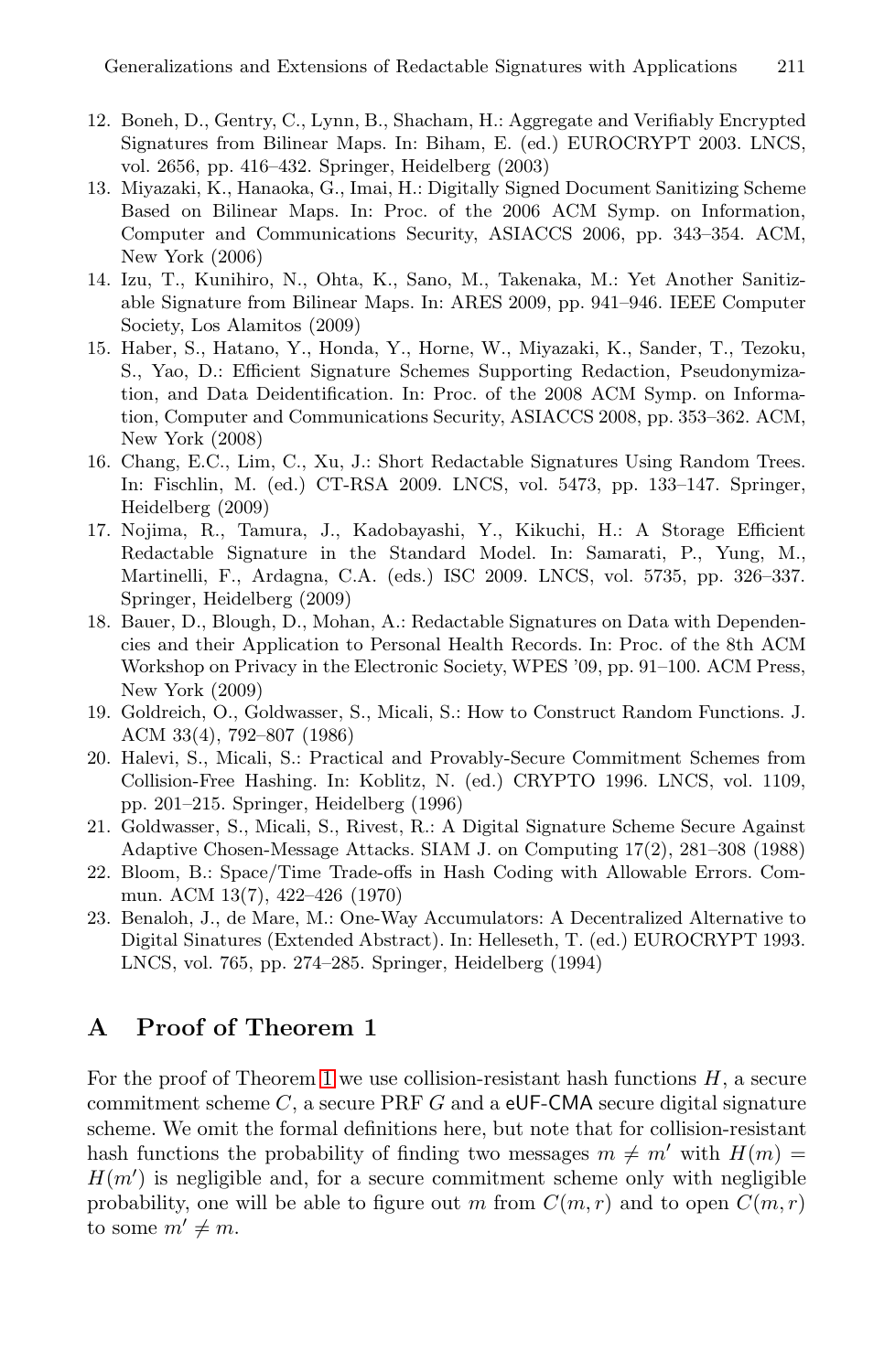Basically, the proof follows the reduction to contradiction paradigm, i.e. we construct an ad[versa](#page-7-0)ry  $\beta$  that uses the adversary in game 5.2 (called  $\mathcal{A}$ ) whereas B plays the role of the challenger of  $\mathcal A$  (using  $\mathcal A$ 's output as his own) and can b[reak](#page-6-1) one of the used cryptographic primitives with non-negligible advantage.

*Proof (sketch):* Subsequently, we sketch how  $\beta$  acts when using adversary  $\mathcal{A}$ : Setup:  $\mathcal{B}$ 's challenger runs the setup, gives  $(PK, H, C, G)$  as well as the description of the signature scheme to  $\beta$ .  $\beta$  gives all the information to  $\mathcal A$  (note that  $\mathcal A$ and  $\beta$  do not know  $SK$ ).

Phase 1: A is run and issues queries  $q_1, \ldots, q_m$  as in game 5.2, but issues his queries  $q_i \in \{\text{commit}, \text{sign}, \text{redact}\}\$  to B. Except for queries of type sign, B acts as defined in section 5.2. However, since  $\beta$  does not know SK he forwards these types of queries to his challenger.

Challenge: A may want to attack the hiding property and outputs two equal length documents  $D_0$  and  $D_1$ , which differ in exactly one document part, i.e. for exactly one i it holds that  $D_0[i] \neq D_1[i]$ , along with a list of parts to be redacted. Now,  $\beta$  will use the advantage of  $\mathcal{A}$ 's guess (in the guess phase) to break the hiding property of the commitment scheme  $C$ . He proceeds as follows: He takes  $D_0$  and  $D_1$  as the two messages for breaking the hiding property of C and gives them along with  $i$  to his challenger. The challenger chooses at random a bit b and computes a commitment  $h_{D<sub>b</sub>[i]}$  for  $D<sub>b</sub>[i]$  (note that if  $D<sub>b</sub>[i]$  is an inner node, t[he c](#page-7-0)hallenger needs to compute the hash of the root of this subtree by means of a commit query). B uses  $h_{D_b[i]}$  and computes the Merkle-tree using the remaining document (note that the remaining parts of  $D_0$  and  $D_1$  are identical). Now  $\beta$  has embedded his challenge (to attack C) into  $\mathcal{A}$ 's challenge and issues a sign query on the root hash to his challenger. Hence, he obtains a generalized redactable signature, redacts at least the i'th subdocument and gives the result back to A.

Phase 2: A issues queries  $q_{m+1}, \ldots, q_n$  as in phase 1 to B (with the same restrictions as defined in section 5.2).

Guess: A outputs a guess for either attacking the hiding or the unforgeability property and  $\beta$  uses this guess for breaking one of the primitives (signature scheme, hash function, commitment scheme, PRG).

Hiding: Adversary A outputs a guess b which is used by  $\beta$ . Clearly, if A wins, then  $\mathcal B$  is able to break the hiding property of the commitment scheme C. Consequently, if  $\mathcal{A}$ 's advantage in winning is non-negligible,  $\beta$  will break the commitment scheme with non-negligible probability, which contradicts our assumption. Unforgeability: Adversary A outputs a generalized redactable signature (as defined in game 5.2). Now we need to investigate all possible cases: Let us assume that this signature is not equal to any of the signatures returned by  $A$  during his game, i.e.  $A$  has broken the unforgeability property. But, now  $B$  could construct the Merkle-tree for the corresponding document and the root hash will be  $h_{v_R} = H(x||\phi(c_0)|| \dots ||\phi(c_k))$  which is a hash of a possible label x of the root node and a concatenation of the values of the  $k+1$  children (as commitments to their subtrees). But the signature constitutes a signature of exactly these values, which can be used by  $\beta$  to break the existential unforgeability property of the